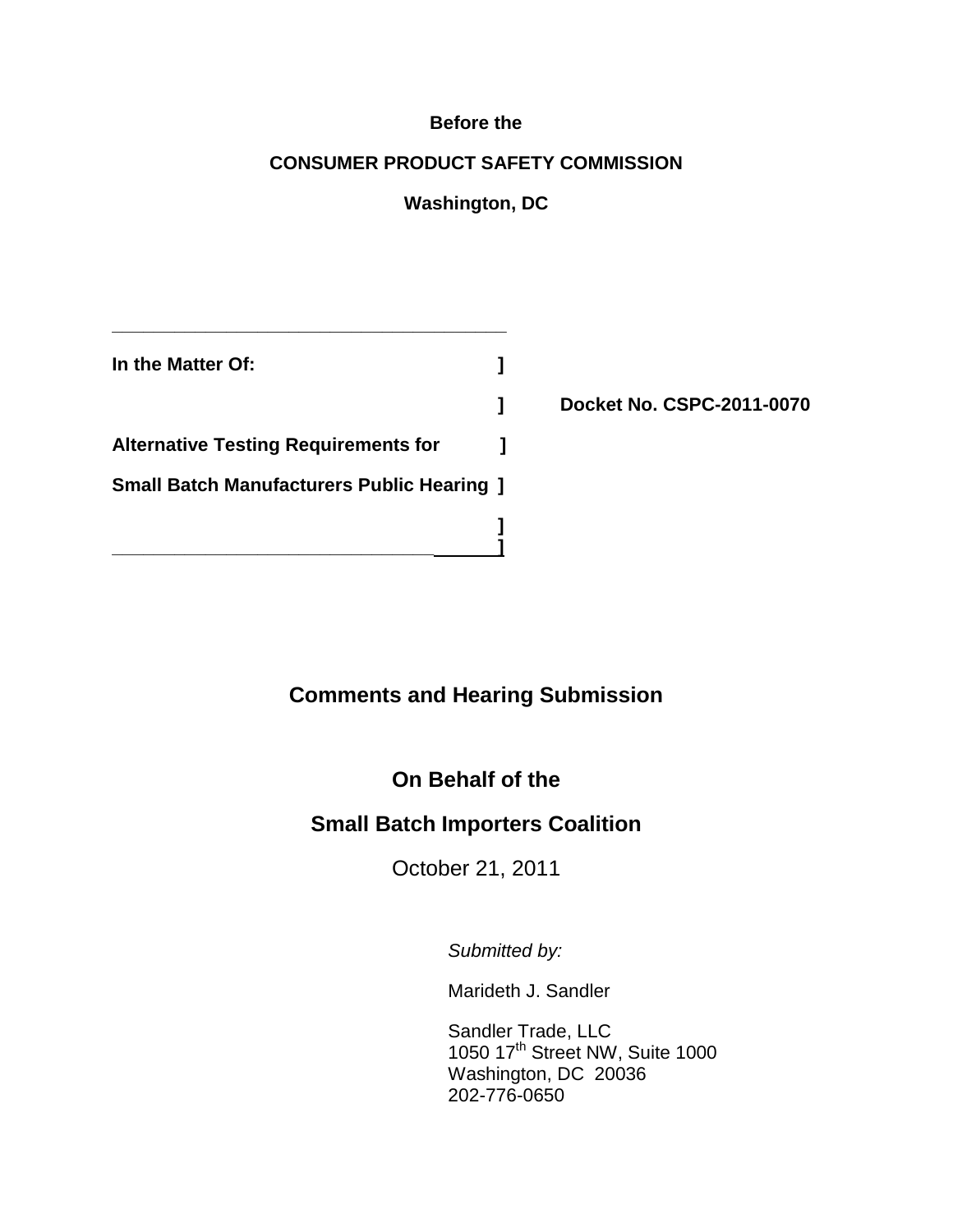October 21, 2011

Commissioner Inez Moore Tenenbaum Chairman Consumer Product Safety Commission 4330 East West Highway Bethesda, MD 20814

Dear Chairman Tenenbaum:

The Small Batch Importers' Coalition wishes to thank the Consumer Product Safety Commission for the opportunity to provide comments in Docket No. CPSC-2011-0070: Alternative Testing Requirements for Small Batch Manufacturers. This is the first time that this group of businesses or any representative group of Fair Trade, sustainable trade, and small batch importers of artisanal items have come together to express their comments. We hope that this pioneering action helps convey the enormity of the problems the businesses face as a result of the third-party certification requirements for children's products and the companies' sincere appreciation of the Commission's recognition and efforts to address the issue.

#### **Executive Summary**

The Small Batch Coalition of Importers supports an exemption for small batch manufacturers and importers (as defined by HR 2715) from requirements for third-party testing and certification of children's products concerning:

1) lead content in children's metal products (Section 101 of CPSIA and Test Method CPSC-CH-E1001-08 or CPSC-CH-E1001-08.1;

2) lead in content in children's non-metal products (Section 101 of CPSIA (Test Method CPSC-CH-E1002-08 and/or CPSC-CH-E1002-08.1);

3) phthalate content of children's toys and child care articles (Section 108 of CPSIA (Test Method CPSC-CH-C1001-09.3); and

4) toys (ASTM F963).

The Coalition is seeking these exemptions because both the current requirements for testing by a certified third party and alternative testing mechanisms, if they exist, are not available or economically practicable for small batch importers.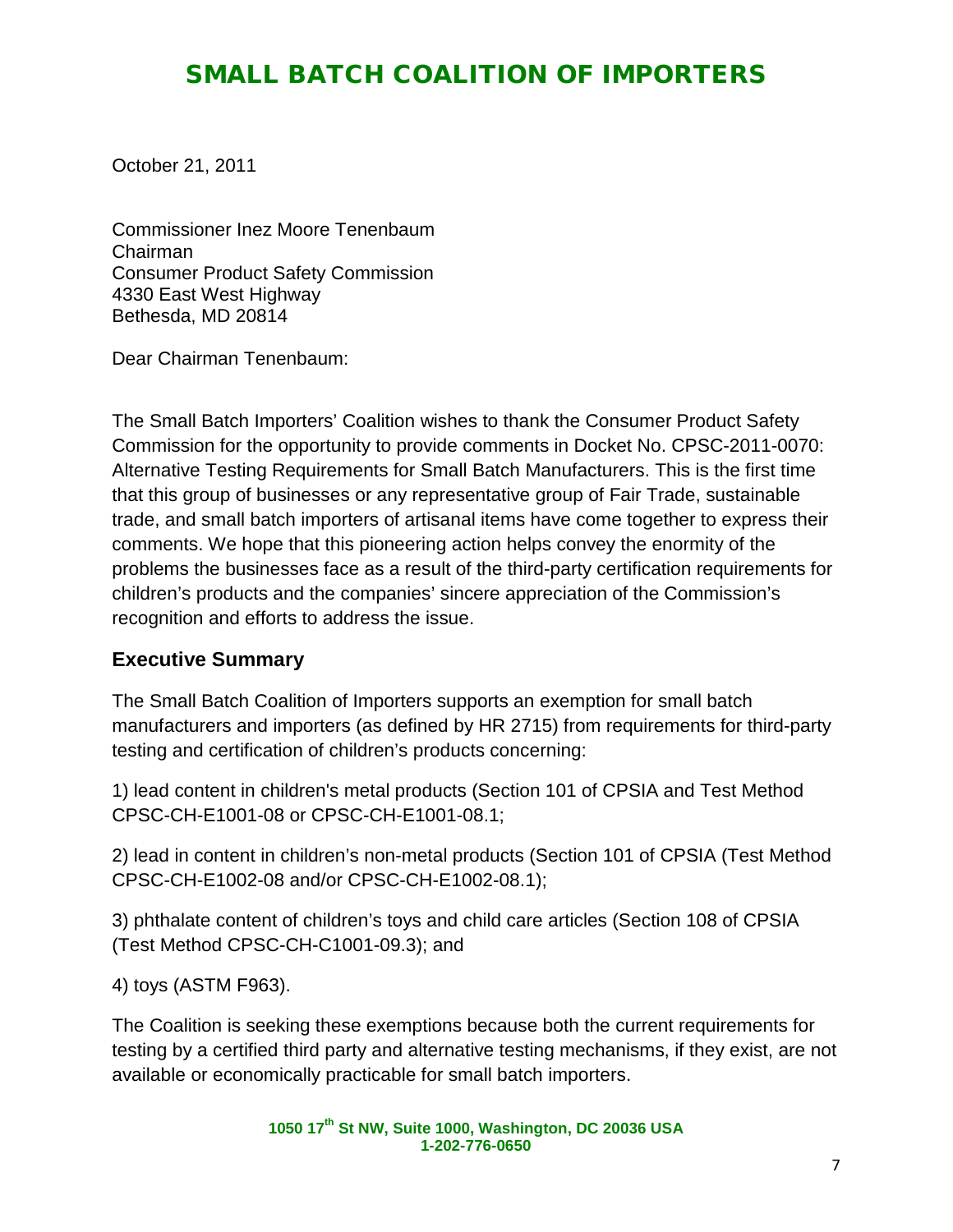The Coalition's goals, pertinent to these comments, are to ensure that the artisanal items its members sell are safe both for producers and buyers and that the items meet the standards of the applicable laws as noted above. To achieve these paramount goals, the small batch importers and other members of the Coalition have adopted or are in the process of adopting compliance programs within their financial and administrative capabilities. The market (e.g., buyers), in some cases, may still require third-party testing of some batches. The Coalition also would support, comply with the decision, and seek to work with the Commission and its staff regarding registration and other mechanisms as part of exemption actions to ensure the public health and safety.

We understand that the CPSC just issued rules pertinent to periodic testing requirements, record-keeping, use of certified component parts, when initial testing is not enough, and other pertinent elements of the process. We have not been able to review these decisions thoroughly to ascertain their effect on these issues, before submission of these comments. We will do so before the October 26, 2011, public hearing and anticipate being able to address their impact on our concerns.

#### **The Small Batch Coalition of Importers**

The Coalition is comprised of many Fair Trade Federation members that are small batch importers of handmade artisanal and personal care products from developing countries worldwide as well as larger importers of handmade goods and a member of the Fair Trade Federation vendor network.

Specifically, the Coalition companies that meet the small batch manufacturer/importer criteria and that import artisanal items subject to third-party requirements for children's products include: Terra Experience (Madison, WI); Jamtown USA (Seattle, WA), Lucuma Design (Sarasota, FL), One World Projects (Batavia, NY), Selyn Exporters PVT) Ltd (Kurunegala, Sri Lanka), Global Goods Partners (New York, NY), WorldCrafts™ (Birmingham, AL), Wanderlust Jewelry (Boulder, CO), Kingdom Ventures (Rochester, NY), Matur Suksema (Bothell, WA), Global Sistergoods (Portland, OR), Sarah's Silks (Forestville, CA), , Mondo Adventure Travel (Vancouver, BC), Aid Through Trade (Annapolis, MD), UPAVIM Crafts and Mayan Hands (Ijamsville, MD), Better Way Imports (Zeeland, MI), Cheppu Himal (Carmel Valley, CA), Tenfold Trade Collection (Harper's Ferry, VA), Unique Batik (Raleigh, NC), Yellow Label Kids (San Rafael, CA), and Zen Zen Garden Home, Inc (Bonsall, CA), Friends of Tilonia, Inc (LaCrosse, WI), and Global Mamas (Minneapolis, MN).

Other members of the Coalition include Tesoros Trading Co (Austin, TX); Charity USA (Seattle, WA); WorldFinds Fair Trade (Westmont, IL); Global Crafts (Edgewater, FL); Partners for Just Trade (St. Louis, MO); Tenfold Fair Trade Collection (Harper's Valley,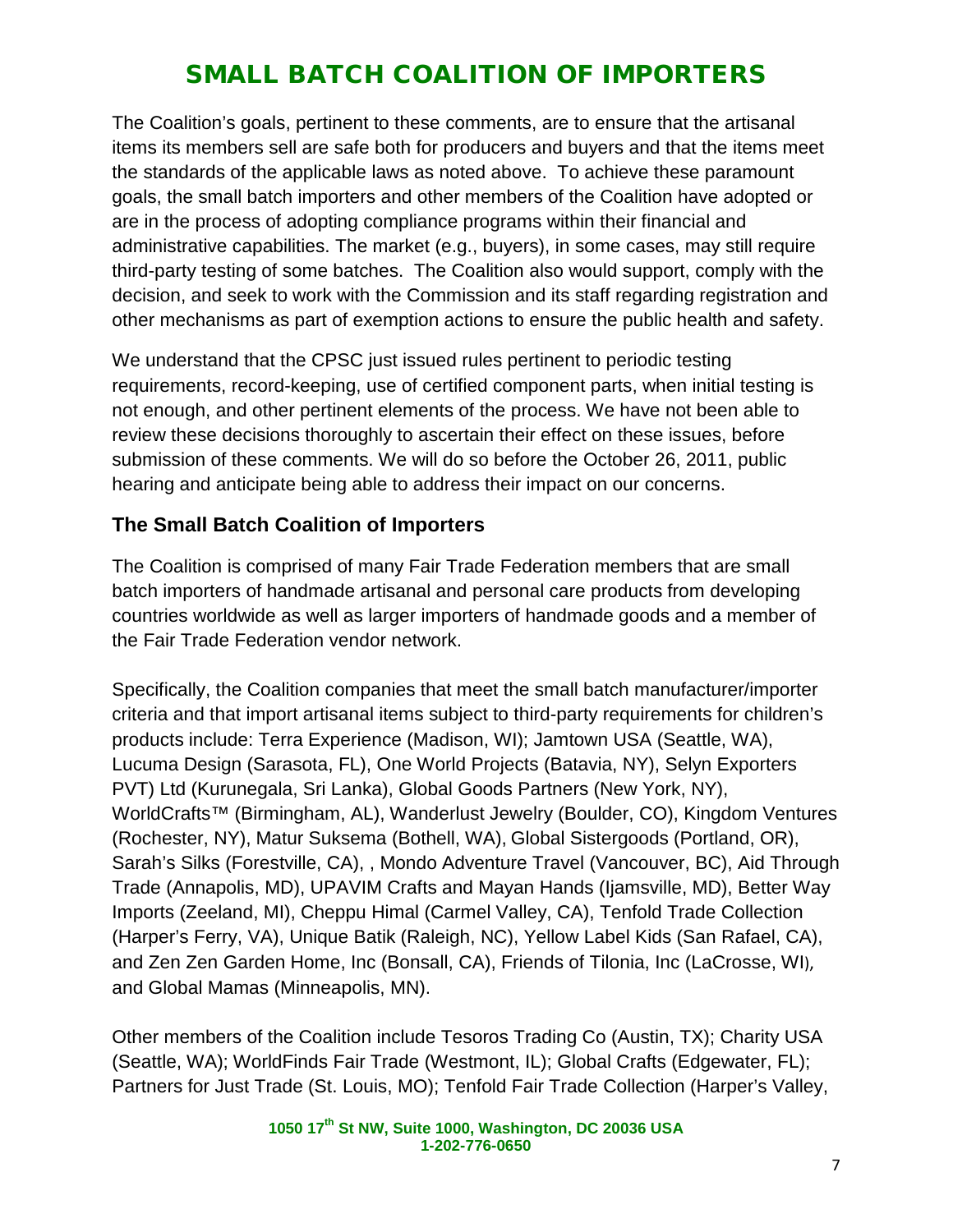WV), Aid to Artisans (West Hartford, CT); Duerst Lahti Global (Madison, WI); and Sandler Trade LLC (Washington, DC).

The small batch importers of the Coalition are also members of the national Fair Trade Federation or of regional fair trade organizations, such as Fair Trade Chicago. They are either for-profit or non-profit organizations whose goals are to help disadvantaged suppliers in developing nations earn sustainable incomes through the export of crafts to the United States, Canada, Japan, Australia, the European Union, and other developedcountry markets. The importers also focus on women in vulnerable positions in their communities by helping them use the development and sale of handicrafts to generate income for their families. In many cases, the small batch importers have built a strong, long-term, and very personal relationship with the artisans and their families, and may also provide health care, education, and other social services and support.

The small batch importers work with suppliers in a wide variety of emerging economies, many of which do not have certified testing laboratories. These countries include Afghanistan, Bolivia, Cambodia, Cameroon, Colombia, Ghana, Haiti, Jordan, Kazakhstan, Kenya, Kosovo, Kyrgyzstan, Laos, Malawi, Nepal, Nigeria, Rwanda, South Africa, Tanzania, Uganda, and Zimbabwe.

It is important to note that several of the principles of Fair Trade to which all of the small batch members of the Coalition adhere are parallel to the purposes of the Consumer Product Safety Improvement Act and the goals of the Commission. These include product safety, both for the producers and end-users, as well as environmental stewardship and the use of environmentally sustainable practices throughout the entire trading chain. $1$ 

Fair Trade is a strategy for poverty alleviation and sustainable development in which these small batch importers place the interests of producers and their communities as the primary concern of their business enterprise. From a financial perspective, the small batch importers tie up their capital in ways unlike many mass market manufacturers in that they advance the producers fifty percent of the agreed sales price pre-production, with the remaining fifty percent paid upon shipment of the product to the United States. This creates fiscal constraints for the small batch importers of fair trade handmade products in regard to paying for not inexpensive third party testing.

A number of the Coalition's small batch importers are listed in [Green America's](http://www.greenpages.org/) *National [Green Pages.](http://www.greenpages.org/)*™, including Sarah's Silks, Terra Experience, One World Projects, and Matur Suksema. The member businesses of the Green Business Network (listed in the *Green Pages*) are "screened for their commitment to the health and safety of people

<span id="page-3-0"></span> <sup>1</sup> <http://www.fairtradefederation.org/ht/d/sp/i/2733/pid/2733>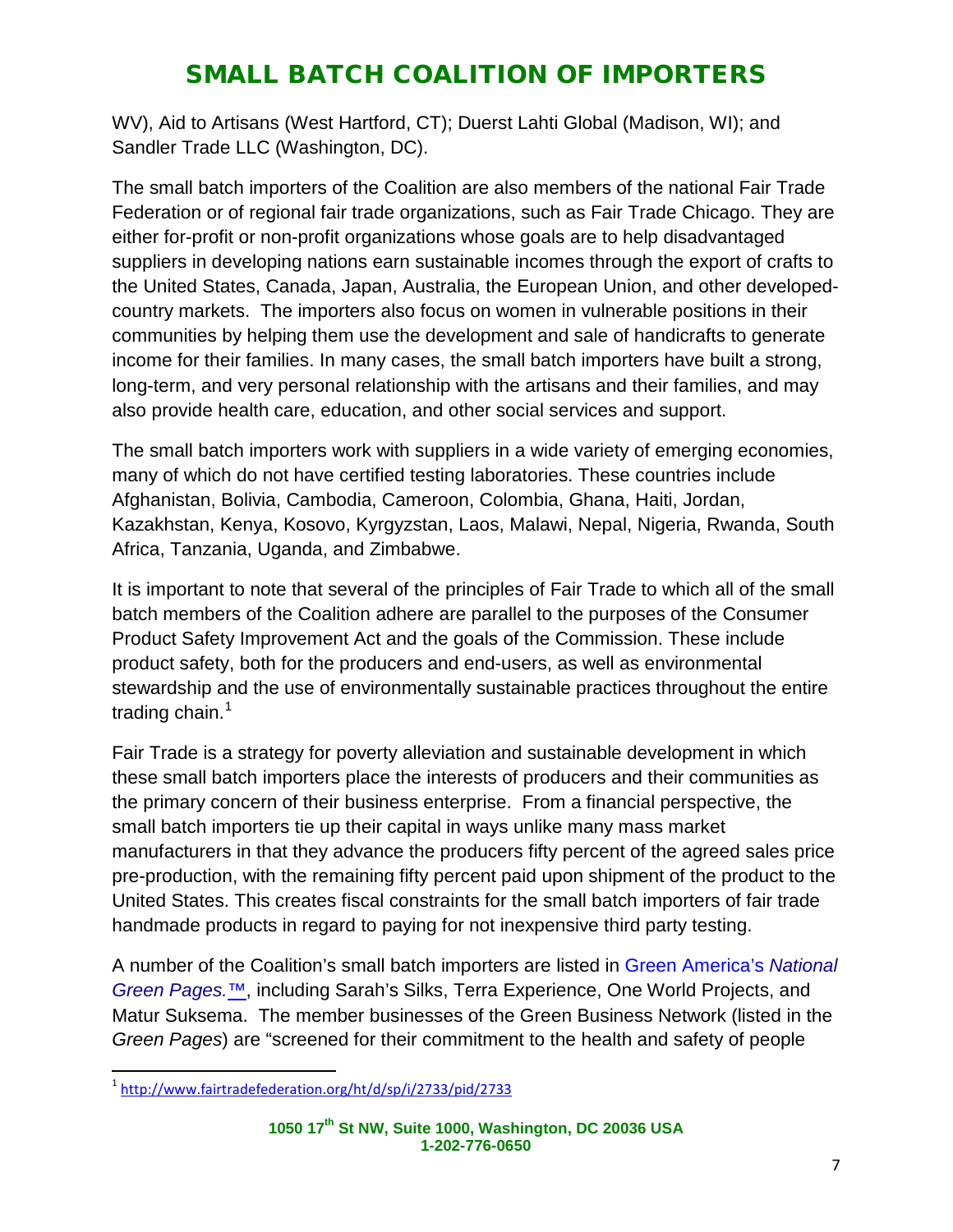and the planet" to provide the "safest and most responsible products" for consumers, in part, through close supervision of the suppliers' production inputs and processes. For example, Terra Experience's doll clothes imported from Guatemala were identified as one of the top ten green picks for the [2](#page-4-0)008 holiday season. $^2$ 

Annual sales in 2010 for these small batch importers ranged from \$30,000 to \$650,000, with most of the companies importing a range of items of which children's items are usually a small part. These companies sell largely to wholesale businesses numbering between 300 and several thousand businesses. Their average-sized import batches range in size from one dozen to 1000 units over the course of a year. What they consider to be best-selling items are imported in batches between five dozen (60) to 5,000 units, depending on the size of the small batch importer.

### **Results of product tests show lead levels below the 100 ppm standard, no phthalates, and passage of toy standards**

Test results of children's items imported by the Coalition's members – both small batch importers and those larger (that have the funds to do third party testing) have shown no lead content exceeding the current 100 ppm standard (See Attachment One). The tested lead content for acrylic, cotton, and wool finger puppets was between 1.8 and 15 ppm. Painted products such as wood puzzles, wood school buses with people, cat box and frog pencil had lead test results between less than 1.67 ppm to 63 ppm. The metal wire Galimoto Toy, a very popular item, tested for 70 ppm. Other tests provided to the Coalition by its members and supporting organizations screened for phthalates and flammability with all items passing.

### **Limitations on the ability of small batch manufacturers to comply with pertinent third-party testing requirements**

#### **Economic Limitations**

The reason these exemptions are so important to these Fair Trade Federation members is because they are committed to supporting artisans and producers living in poverty, and because their experience is that the current regulations make it difficult for them to fulfill their mission and support people in need.

Third-party testing in the United States is expensive. Small importers are not able to get volume discounts that would allow them to obtain lead testing at a cost as low as \$35/product. Instead, the current quotes or actual costs from certified labs have been

<span id="page-4-0"></span><sup>&</sup>lt;sup>2</sup> <http://www.greenamerica.org/programs/shopunshop/10greentoys.cfm>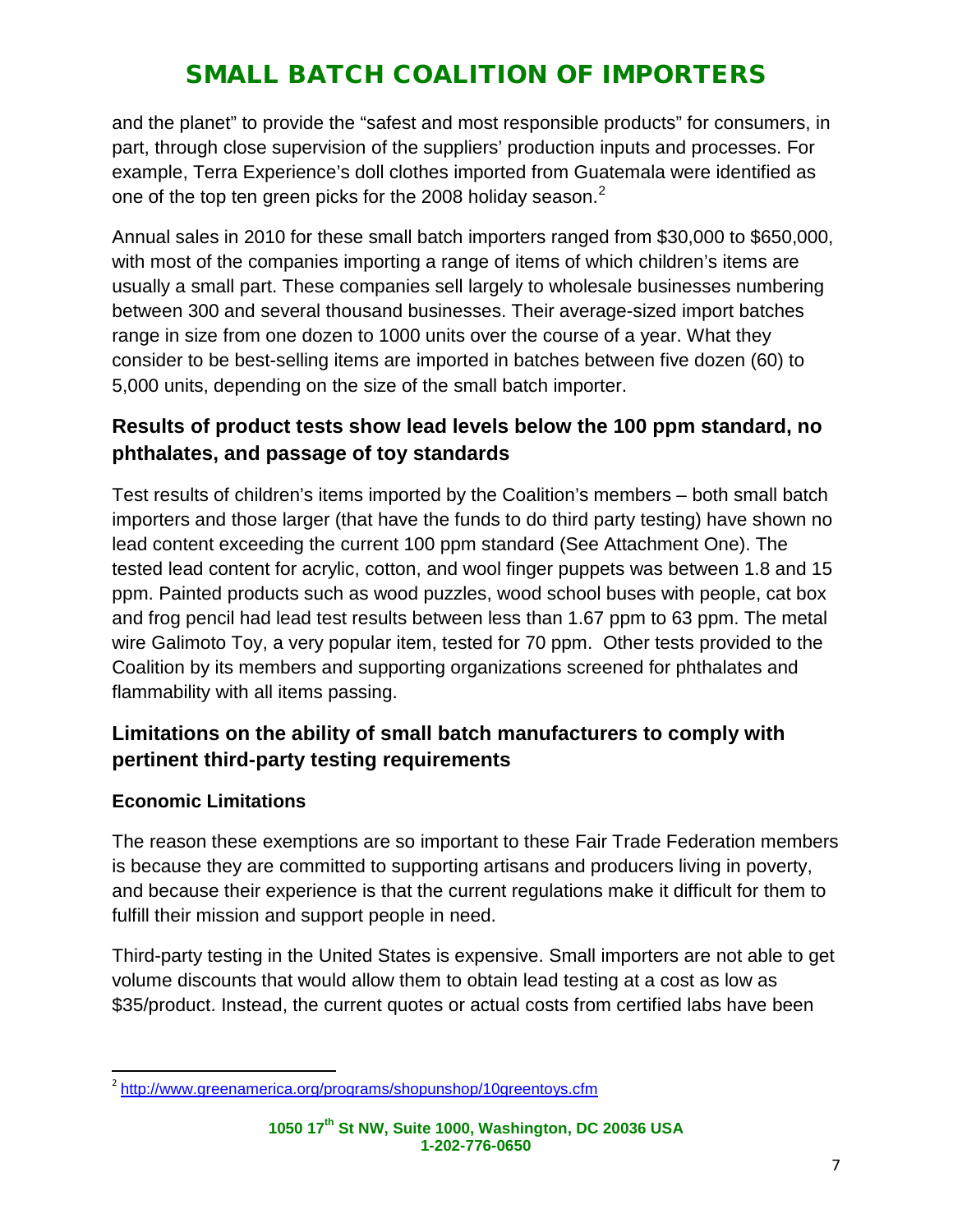between \$200-250 per test, and even as high as \$700 per product per color and material type.<sup>[3](#page-5-0)</sup>

These testing costs, depending on the product, equal the cost to the importer of a product's entire batch. For example, if a finger puppet costs 80 cents wholesale plus 20 cents for transportation to the United States, the small batch importer is paying the artisan \$1 per finger puppet. If the importer's batch is less than 250 items (which all of the small batch importers' batches are<sup>[4](#page-5-1)</sup>, except for the few best selling items), even in the most inexpensive of third-party testing cases, the testing will exceed the importers' cost for the entire batch. (The additional costs of duties and expeditors' fees have not been factored in as well.)

Some larger importers have sent their products to China for testing, which ties up the products for a month due to transportation and adds logistics and transportation costs as well. This is not an option for small batch importers because of the cost and time delay to get the product to customers.

These high testing costs pose even greater difficulties for non-profit businesses whose earnings go back to the communities.

ASTM F963 toy safety standard may pose a threat to small batch importers who have limited manpower to understand the restrictive requirements. In their attempt to comply with the rules, they depend on the judgment of third-party testing agencies in determining the required tests. In this case, there is a conflicting interest, where importers try to minimize the number of tests for cost savings and the testing agencies may recommend tests in order to maximize their revenues although they are not necessary. Unlike importers, testing agencies are not held accountable by the CPSC regarding the necessities of each recommended test. Additionally, the mandate tests are quite numerous and require advanced technologies, and hence, bring down the total cost would be a challenge for the testing laboratories.

Phthalate testing also brings more challenges for small batch importers. First, the cost for each sample ranges from \$100 to \$350; Coalition members indicate that the \$100 cost is only offered by Chinese laboratories. Secondly, the definition of products that are subject to the phthalate standards is a vague one: "plastic parts or other product parts which conceivably contain phthalates". This will mislead importers to thinking that all of

<span id="page-5-0"></span> $3$  Lucuma Designs had testing done for lead in February 2009 at a cost of \$280 for eight products (all of which passed). That lab now tests only groundwater, wastewater and solid waste for environmental contaminants.

<span id="page-5-1"></span> $4$  The largest small batch importer in the Coalition has calculated that the company's average batch size for children's and non-children's products is 48.7 items. The company's batches for children's products are even fewer in unit size.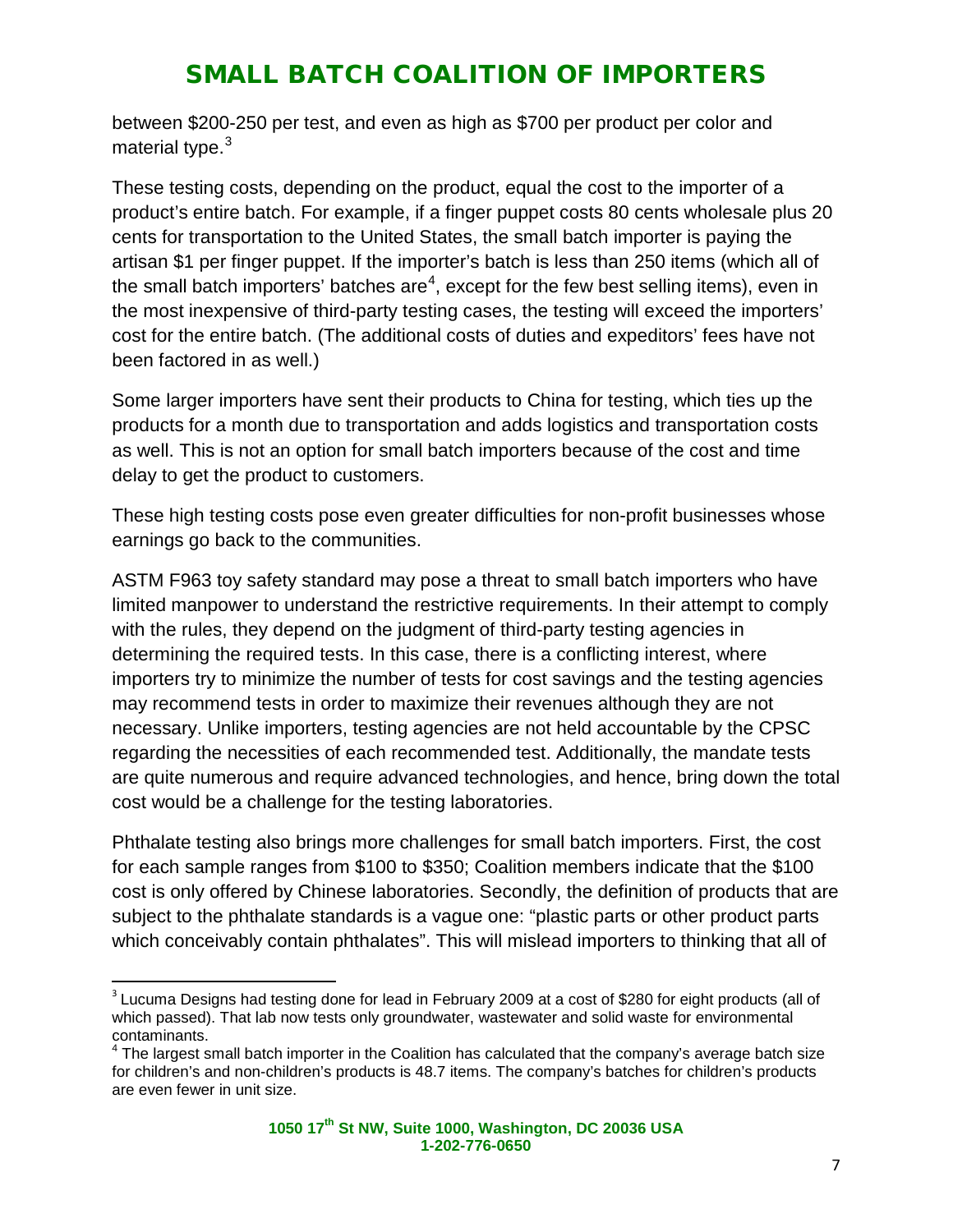their products require phthalate screening. And third, phthalates are not ordinarily contained in materials - because they are an additive. Therefore, to test products in which phthalates have not been intentionally added by the customer can be a waste of resources.

#### **Administrative Limitations**

The third-party testing requirements significantly limit product innovation, small business growth, and the ability of small batch firms to compete in the marketplace. This is due to the lack of accredited labs located where the producers are and the tests' high costs in the United States - to where the items must be sent for testing - relative to the small amounts of handmade products produced by the artisans.

For example, Global Goods Partners works with forty women's groups in twenty countries, such as Swaziland, Tanzania, Nepal, Cambodia, and Bolivia. Although entirely committed to the safety of its products, the company sees the effect of the thirdparty testing requirement to be the virtual end of the company's and artisans' opportunity to add new products and experiment with new samples due to the cost and logistical demands of producing the product, sending it to the United States for testing (there are no certified labs in any of these countries), making any necessary design changes, and then resending a sample for hopefully final testing and certification. That process significantly increases product cost in a marketplace where margins are thin.

Compliance with the ASTM F963 toy safety standard is especially difficult in that it requires small batch importers to commit significant efforts in understanding each and every rule that pertains to a wide variety of children's products so that they know exactly for what their products need to be tested. Neither the importers nor producers have that knowledge now, nor is it reasonable for them to expect that they would gain that detailed knowledge without having direct access to a certified testing lab (which is unlikely). In order for small batch importers to minimize third-party testing costs, comprehension is important to be able to dictate which tests need to be conducted; whereas most of them run on lean organizational structures with limited range of expertise.

The following is information provided by Selyn Export PVT Ltd. in remote Kurunegala, Sri Lanka, which produces handmade fabric toys, many made from "left-over" woven pieces, as well as hand-woven apparel items for adults and children:

"This is a great effort by the Small Batch Coalition – and an absolute necessity in order to prevent the "death" of small and medium import/export enterprises, which deal in the import, export and manufacture of children's products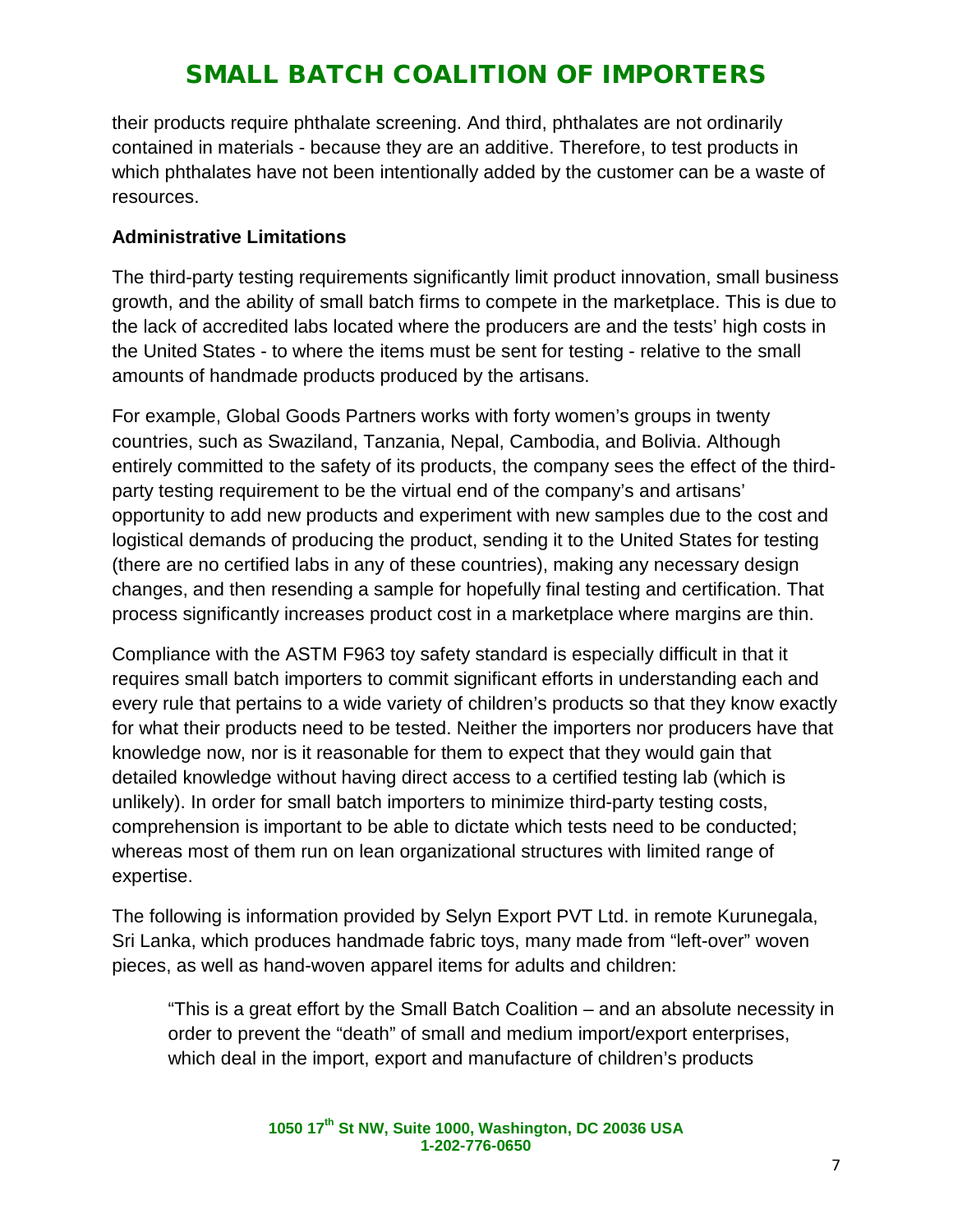The cost of repeated testing is enormous and it takes away all the profit which could be otherwise used for the benefit of the people who are involved in the production – which indirectly contributes to alleviating poverty especially among women who are mostly involved in the production of these products – Lots of businesses including ours are going out of the toy production because these repeated costs cannot be made back –

Each Market needs different test reports – e.g., Europe – CE EN 71 and now it is more stringent; USA ASTM – then we have to do AZO PCP, etc., various tests for the fabric – the buyer always passes the testing to us

We as small producers sometimes wonder whether it is a conspiracy or mafia in order for the BIG suppliers to dominate and have the monopoly in the market – we are really penalized –

Long years have passed – many children have grown including our generation – the use of toys have been a legend –

We at SELYN do sincerely wish that this effort would succeed -so that we could continue to produce the beautiful toys which we have been always producing."

#### **Alternative testing methods**

The only alternative to third-party testing for lead content that was identified by the Coalition is the use of XRF screening (the use of an XRF gun), which the Commission has approved in appropriate circumstances for lead testing. However, the cost of buying an XRF gun is in the range of \$30,000 to \$40,000 – an expense not affordable by small batch importers. Renting an XRF gun costs \$1,000 but operating the gun is also complex. It requires the training or hiring of experts to ensure that it is precisely calibrated and used in a careful and consistent manner to ensure reliable and reproducible results.

The Coalition has explored whether artisans' assistance organizations or larger importers would be interested in offering XRF testing. We have received only negative responses due to funding, liability, and other constraints.

Phthalate screening can be achieved in the case of recycled plastics. Phthalates are more likely to be contained in code 3 and 7 plastics (based on the SPI resin identification coding system). Producers and importers can rely on this coding system to identify the raw materials used in their products and be aware of their choices when including (or not) plastics prone to high phthalate content such as acrylic, fiberglass, and nylon. With their financial constraints, small batch importers should be exempted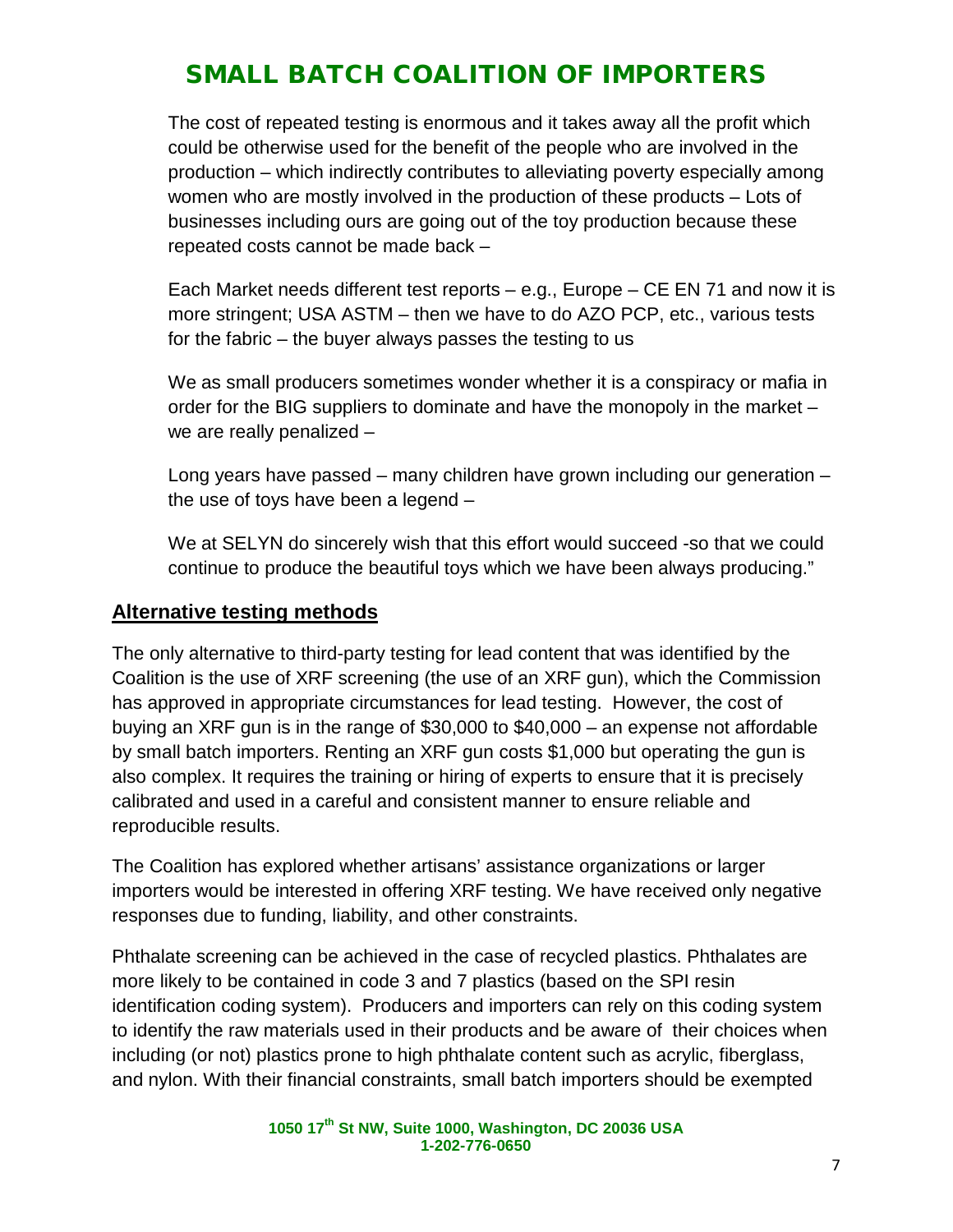from third-party phthalate testing as long as they educate their producers to focus on the resin code on their recycled plastic products.

No alternatives have been identified to meet ASTM F963 requirements.

#### **Reasons for exemptions**

The Coalition of Small Importers supports an exemption for small batch importers from the requirements for third-party testing for lead content in children's metal and nonmetal products, for phthalates and for the requirements found in ASTM F963, because of the lack of available and economically feasible third-party testing options.

As referenced earlier, there are no certified third-party labs in most of the developing countries from which the small batch importers source artisanal items. If there is one, it is located in the capitol or urban region of the country far away from most artisans and is difficult and expensive for the suppliers to access. Availability of an alternative testing mode for lead content testing, for example, (an XRF gun), in these countries is also problematic. It is too expensive for an individual company or group of companies incountry to purchase. The operators must be trained – another expense and logistical challenge - in their country's language to ensure that the testing producers are well understood so that the testing produces accurate and reproducible results.

Small batch importers sell very small numbers of products into the U.S. market because of their small size and the limited production capacity of their developing-country suppliers. Because the high cost of having a product tested by a third-party certified laboratory in the United States (as explained above) cannot be spread over a large number of products that are eventually imported and sold, as can mass manufacturers and importers, many small batch importers have ceased or are deciding not to import children's products (a situation that is putting developing-country producers that focus on handmade children's items out of business).

Lastly, the importation of products containing lead and phthalates has not been a problem. In all cases except one (a yellow painted music drum<sup>[5](#page-8-0)</sup>), the results of testing of lead content has shown that all are far below the CPSIA thresholds both official at the time of testing as well as the current 100ppm standard. Included with these comments as Attachment One are test results obtained on a number of handmade products<sup>[6](#page-8-1)</sup> that

<span id="page-8-0"></span><sup>&</sup>lt;sup>5</sup> In the case of the painted music drum, the importer reported the problem himself and acted quickly to correct the situation. Since that time, he has eliminated much of the use of finishes, varnish, and paints on his items. As he has said, "This has lead to a duller product line~ but [it] is part of my plan to meet the intent of the law."

<span id="page-8-1"></span> $6$  Wool and cotton finger puppets, painted gourd musical instruments and piggy bank, painted wood puzzle, wooden school bus with people, bobble head turtle, galimoto toy, ceramic ocarina (a musical instrument), painted cat box, and wooden frog pencil.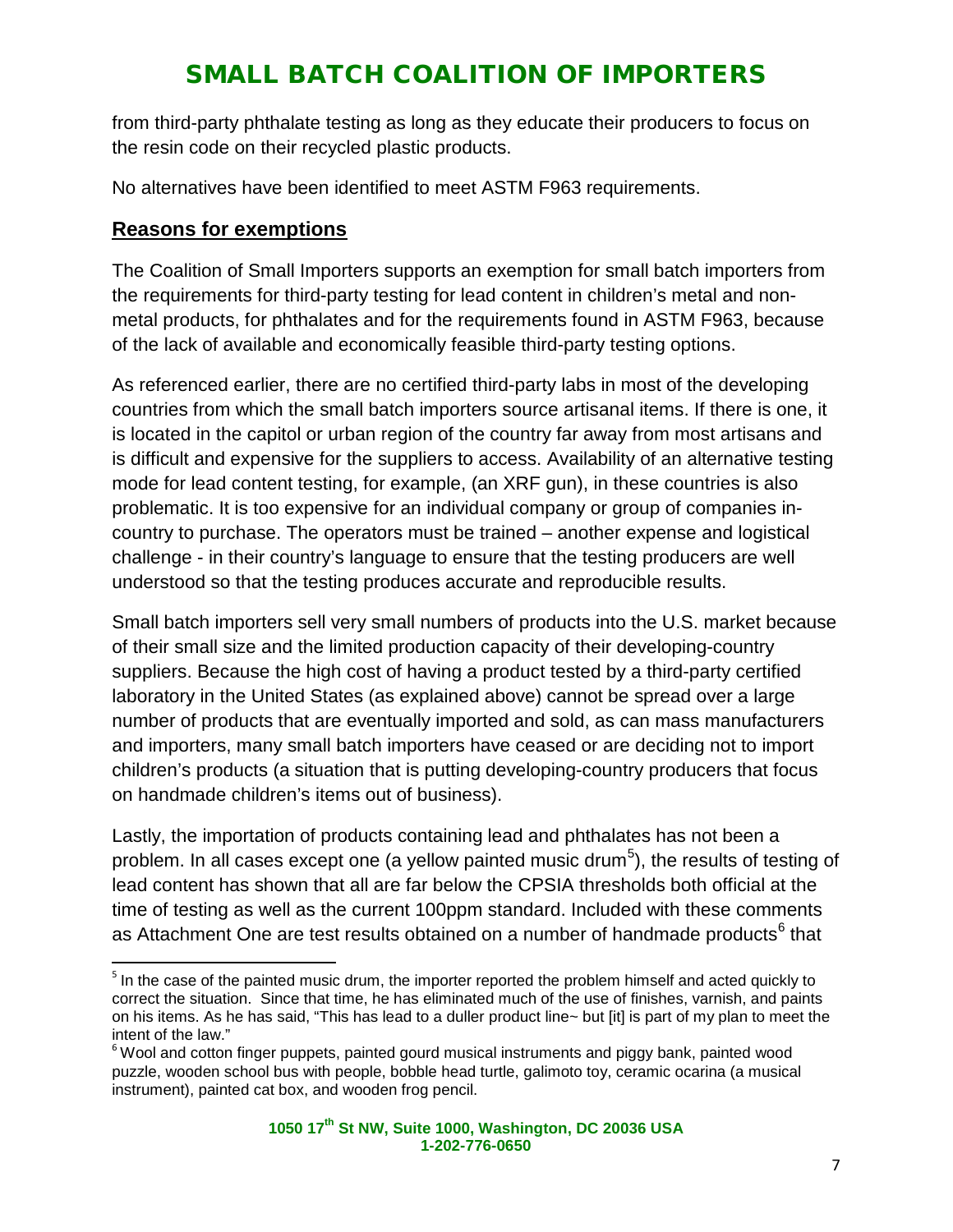the Coalition's small batch companies import. In addition, the small batch importers are redesigning their products not to use paint, varnishes and other finishes, which will continue to be tested; and have worked closely with producers to seek to ensure that they use natural dyes and inputs and do not buy other dyes, jewelry fittings or other inputs that could contain lead.

Small batch importers believe and, more importantly, act in a manner in which the health and safety of their suppliers and buyers are paramount. They work closely with the producing communities to seek to ensure that product inputs are lead-free and phthalate-free and that the production methods do not add lead or phthalates to the final products. The small batch importers guide their producers to comply with lead-free, phthalate-free, ASTM F963 toy safety standards through product design and material selection. These actions are part of these small-producers' "double-bottom-line," which is to be sustainable financially but also facilitate the sustainable economic development of the producers' communities in an environmentally safe manner.

#### **Summary**

The Small Batch Importers Coalition greatly appreciates this opportunity to provide comments and to testify before the Commission concerning Alternative Testing Requirements for Small Batch Manufacturers. The Coalition respectfully requests that the Commission exempt small batch manufacturers and importers (as defined by HR 2715) from the requirements for children's products that require third-party testing and certification regarding lead in children's metal and non-metal items, phthalates, and ASTM F963 requirements. The Coalition is seeking these exemptions to third-party testing and certifications because both the current requirements for testing by a certified third party and the only alternative testing requirements the Coalition has identified (such as the use of XRF screening for lead content) are not available or economically practicable for small batch importers.

The Coalition would not be adverse to the need to register with the Commission and are committed to continue to have control over their products and the production process to ensure that the lead content of these items are below the lead threshold. As indicated above, the small batch importers and other members of the Coalition have adopted or are in the process of adopting compliance programs within their financial and administrative capabilities. The market (e.g., buyers), in some cases, may still require third-party testing of some batches. The Coalition will support, comply with the decision, and seek to work with the Commission and its staff regarding registration and other mechanisms as part of exemption actions to ensure the public health and safety.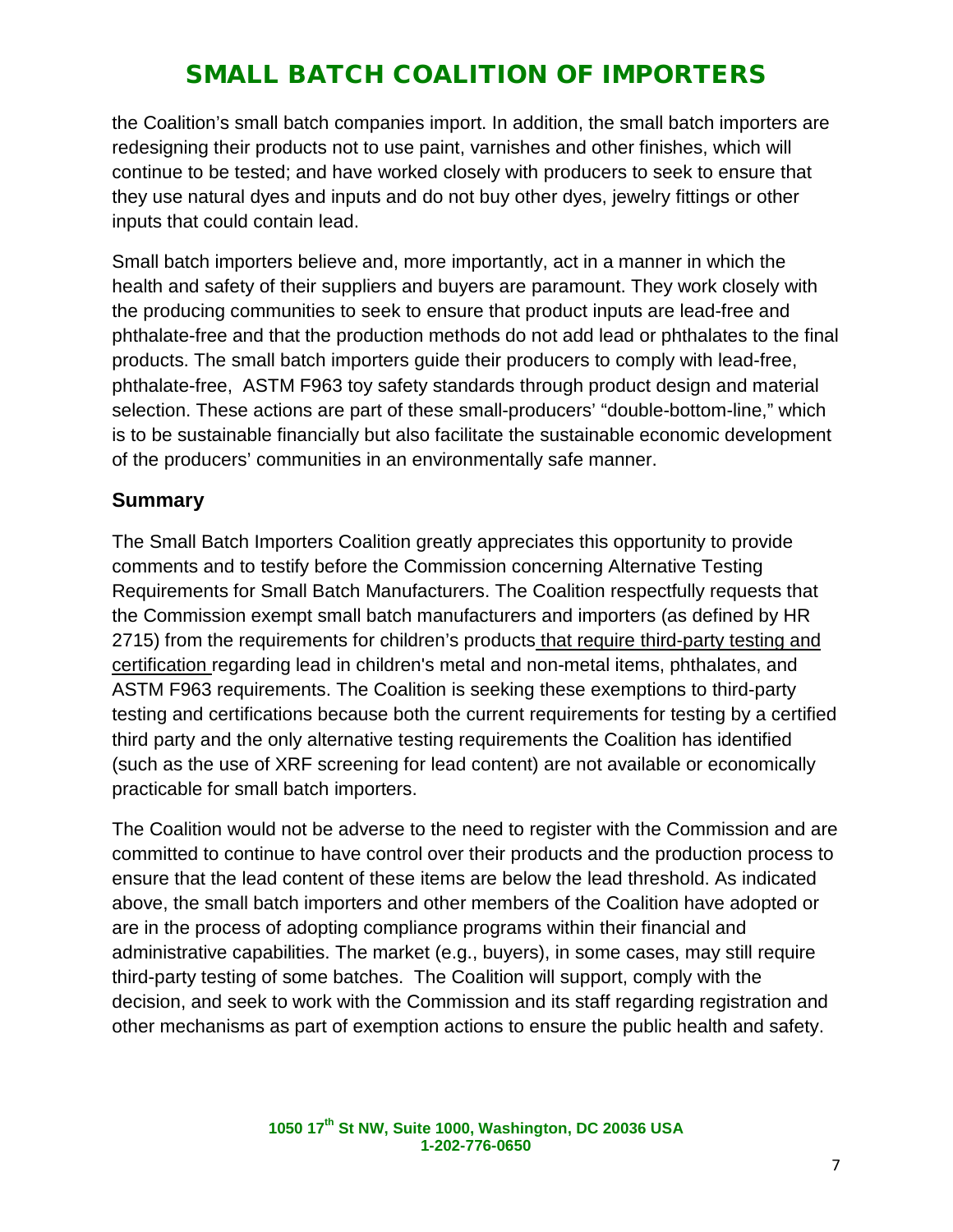Thank you very much for your consideration of the views of the Coalition of Small Batch Importers. We look forward to presenting our testimony at the public hearing and answering any questions you may have.

#### Sincerely,

Aid Through Trade (Annapolis, MD) Aid to Artisans (West Hartford, CT) Better Way Imports (Zeeland,MI) Charity USA (Seattle, WA) Cheppu Himal (Carmel Valley, CA) Duerst Lahti Global (Madison, WI) Friends of Tilonia, Inc (LaCrosse, WI) Global Crafts (Edgewater, FL) Global Goods Partners (New York, NY) Global Mamas (Minneapolis, MN) Global Sistergoods (Portland, OR) Jamtown USA (Seattle, WA) Kingdom Ventures (Rochester, NY) Lucuma Design (Sarasota, FL) Matur Suksema (Bothell, WA) Mondo Adventure Travel (Vancouver, BC One World Projects (Batavia, NY)

Partners for Just Trade (St. Louis, MO) Sandler Trade LLC (Washington, DC). Sarah's Silks (Forestville, CA) Selyn Exporters (PVT) Ltd. (Kurunegala, Sri Lanka) Tenfold Fair Trade Collection (Harper's Valley, WV) Terra Experience (Madison, WI) Tesoros Trading Co (Austin, TX) Unique Batik (Raleigh, NC) UPAVIM Crafts and Mayan Hands (Ijamsville, MD) Wanderlust Jewelry (Boulder, CO) WorldCrafts™ (Birmingham, AL) WorldFinds Fair Trade (Westmont, IL) Yellow Label Kids (San Rafael, CA) Zen Zen Garden Home, Inc (Bonsall, CA)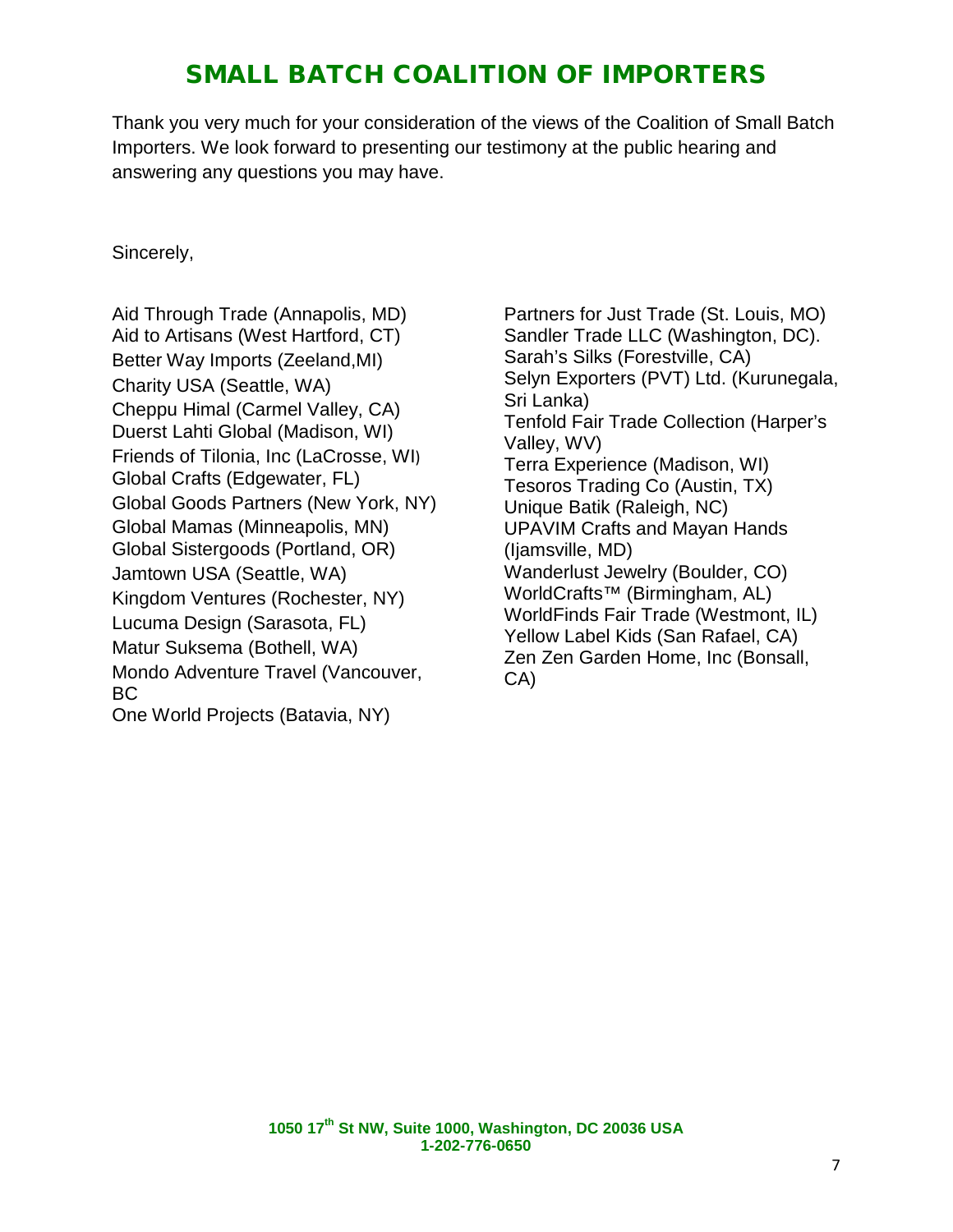### **Attachment 1: Results from Lead, Phthalate and ASTM F-963 Testing**

| <b>Product</b>                                | <b>Country</b>         | Lab I cound Hom bary 2000 to bary 2011<br><b>Component</b>                  | <b>Result</b> | <b>Conclusion</b> |
|-----------------------------------------------|------------------------|-----------------------------------------------------------------------------|---------------|-------------------|
|                                               |                        |                                                                             | mg/kg=ppm     |                   |
| Painted<br>wooden<br>puzzle                   | Sri Lanka              | Black, White and Yellow coating                                             | <7 mg/kg      | Pass              |
|                                               |                        | Green, Orange and Red coating                                               | <7 mg/kg      | Pass              |
| Wooden<br>school bus<br>w/ people             | Sri Lanka              | Composite yellow, red, black and<br>white surface coatings                  | 25 mg/kg      | Pass              |
|                                               |                        | Composite light pink, bright pink,<br>green and orange surface<br>coatings  | 35 mg/kg      | Pass              |
|                                               |                        | Composite light blue, dark blue,<br>grey and black surface coatings         | 24 mg/kg      | Pass              |
|                                               |                        | Composite light yellow, brown,<br>peach and light peach surface<br>coatings | 26 mg/kg      | Pass              |
| <b>Bobble</b><br><b>Head Turtle</b>           | <b>Burkina</b><br>Faso | <b>White Paint Swatch</b>                                                   | $<$ 50 mg/kg  | Pass              |
|                                               |                        | <b>Blue Paint Swatch</b>                                                    | 63.4 mg/kg    | Pass              |
|                                               |                        | <b>Red Paint Swatch</b>                                                     | $<$ 50 mg/kg  | Pass              |
|                                               |                        | <b>Yellow Paint Swatch</b>                                                  | $<$ 54 mg/kg  | Pass              |
| Galimoto<br>Toy                               | Kenya                  | Metal wire                                                                  | 70 ppm        | Pass              |
| Ceramic<br>Ocarina<br>(musical<br>instrument) | Peru                   | Composite light blue, dark blue,<br>orange and yellow surface<br>coatings   | 9 mg/kg       | Pass              |
| <b>Painted Cat</b><br><b>Box</b>              | India                  | Composite pink and black paint                                              | < 59.2 mg/kg  | Pass              |
|                                               |                        | Composite yellow and white paint                                            | < 51.5 mg/kg  | Pass              |
| Wooden<br><b>Frog Pencil</b>                  | Indonesia              | White/black/red/orange/yellow<br>coating                                    | <1.67 mg/kg   | Pass              |
| Acrylic<br>Finger<br>Puppet                   | Peru                   | Coloring dyes                                                               | 14 mg/kg      | Pass              |

**Lab results from July 2006 to July 2011**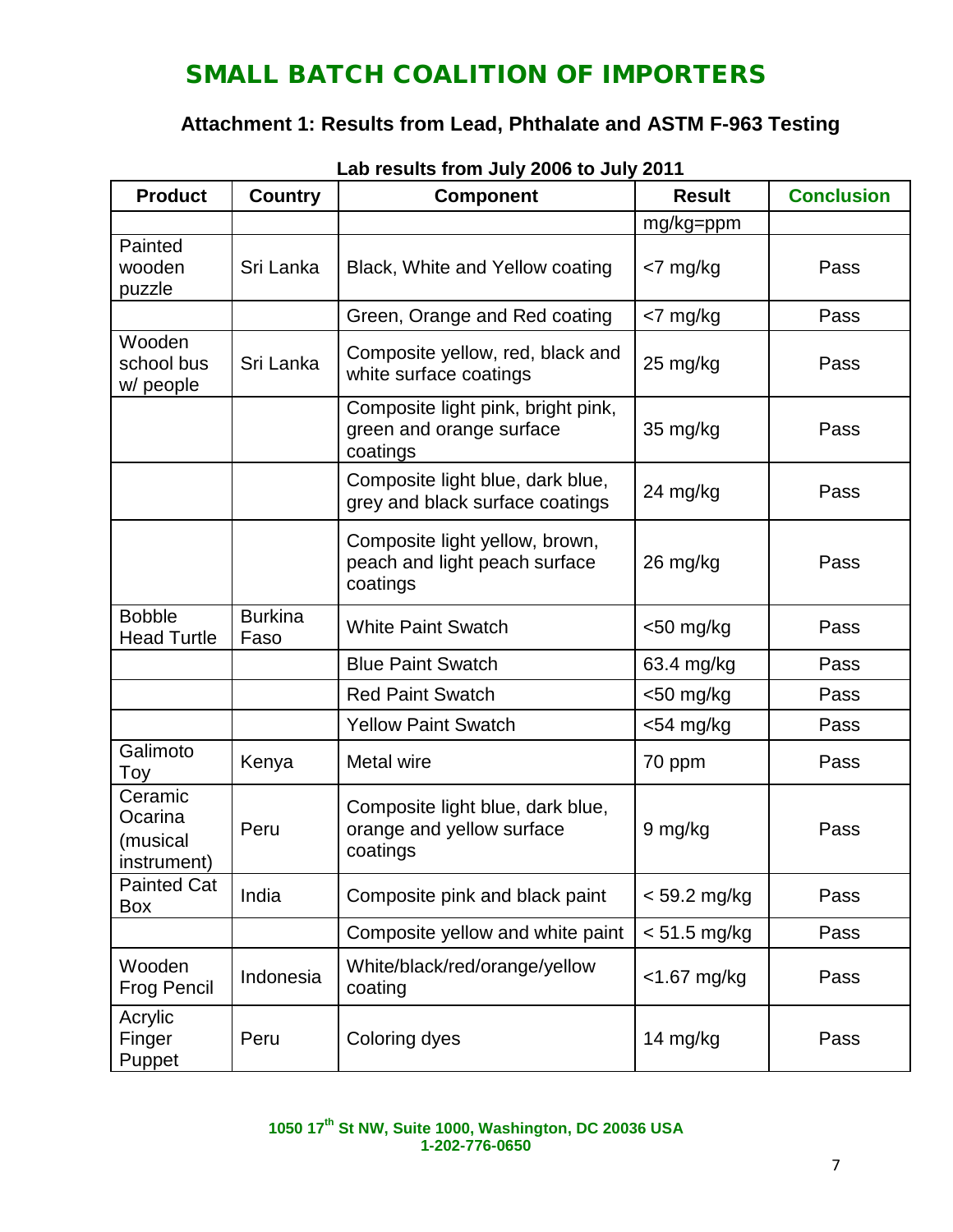| Cotton<br>Finger<br>Puppet                                     | Peru            | Coloring dyes                                                  | $3.8$ mg/kg                     | Pass      |
|----------------------------------------------------------------|-----------------|----------------------------------------------------------------|---------------------------------|-----------|
| <b>ALPACA</b><br><b>Wool Finger</b><br>Puppet                  | Peru            | Coloring dyes                                                  | $1.8$ mg/kg                     | Pass      |
| Organic<br>Cotton<br>Finger<br>Puppet                          | Peru            | Coloring dyes                                                  | 15 mg/kg                        | Pass      |
| Red color<br>Gourd<br>Maraca                                   | Peru            | Red paint                                                      | $< 0.37$ mg/kg                  | Pass      |
| Orange<br>color Gourd<br>Maraca                                | Peru            | Orange paint                                                   | $< 0.32$ mg/kg                  | Pass      |
| <b>Natural</b><br>Gourd<br>Maraca                              | Peru            | Naturally colored with fire with<br>little metal pieces inside | 4.1 $mg/kg$                     | Pass      |
| <b>Gourd Piggy</b><br><b>Bank</b>                              | Peru            | Plastic red plugs                                              | $< 2.7$ mg/kg                   | Pass      |
| Six paint<br>colors for<br>use by<br>artisans                  | <b>Bolivia</b>  | White, black, yellow, red, blue,<br>green                      | Each $<$ 50<br>ppm              | <b>NA</b> |
| <b>Snow White</b><br>Doll                                      | Thailand        | ASTM F963                                                      | All required<br>tests fulfilled | pass      |
| <b>Ballet</b><br>Slipper with<br><b>Bear Family</b><br>(large) | Thailand        | <b>ASTM F963-08</b>                                            | All required<br>tests fulfilled | Pass      |
| <b>Red Riding</b><br>Hood Doll-<br>Light/blonde<br>(406)       | Thailand        | ASTM F963                                                      | All required<br>tests fulfilled | Pass      |
| Octopus                                                        | Thailand        | <b>ASTM F963-08</b>                                            | All required<br>test fulfilled  | Pass      |
| <b>Humpty</b><br>Dumpty<br>(blue)                              | <b>Thailand</b> | <b>ASTM F963-08</b>                                            | All required<br>tests fulfilled | Pass      |
| <b>Frog Prince</b><br>Doll: Blonde                             | Thailand        | ASTM F963                                                      | All required<br>tests fulfilled | Pass      |
| African<br><b>Floppsy Doll</b>                                 | Kenya           | ASTM F963                                                      | All required<br>tests fulfilled | Pass      |